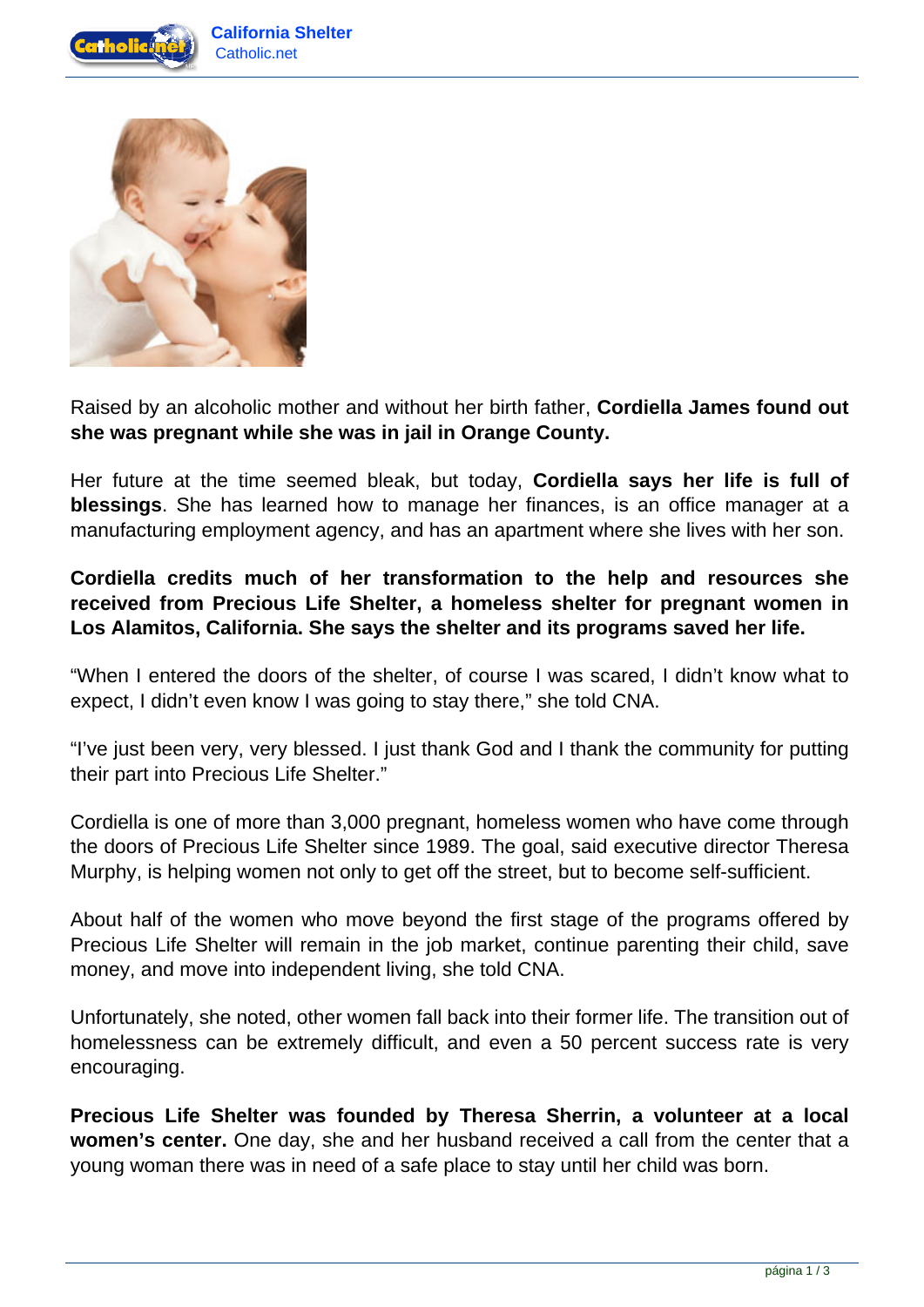

The Sherrins, who already had six children, offered her room at their home until she had the baby, whom she placed up for adoption. After she left, the family went on to open the doors of their home to more than 44 pregnant women. Seeing how great the need was, they eventually opened Precious Life Shelter in Los Alamitos at the beginning of 1989.

"They really realized how many women did not have a safe place to stay and have their child, and the danger of termination or abuse was very great. That was the birthing of Precious Life Shelter," continued Murphy, who has been with organization since the beginning.

The first shelter contained just six beds and two cribs, but the organization has since expanded to 32 beds and an infant care center, where daycare services are provided for 10 children under the age of two. The organization will usually see around 80-100 women a year.

Precious Life focuses heavily on teaching women to be self-sufficient, with the help of three programs to address various needs.

**The first step is the Emergency Program, a short-term solution for pregnant women to have immediate shelter for up to 30 nights. This allows women to remove themselves from negative situations, such as relationship violence, drug abuse, or prostitution.**

Since the organization does not allow women to repeat any level of the program, residents at this stage have the opportunity to decide whether to pursue the next step, the Transitional Program. Here, women have lodging for about two to six months, or until about two months after their baby's birth. During that time, they participate in several character and professional development classes. They are also encouraged to reunite with their families to develop a proper support system.

**If reunification with family is not possible, then the women may apply for the Single Parent Efficiency Program, which allows the mother to stay until the child is two years old. In order to qualify, the residents must have a full-time job and participate in more self-improvement courses**.

For Cordiella, the programs at Precious Life Shelter offered support in gathering the identification documents necessary to find a job, and maintaining accountability in fighting substance abuse.

"Anything that you need, they help you out with…When I entered the program, I had 25 dollars and a bag of clothes, that weren't even mine…to (now) having a two-bedroom apartment for me and my son," Cordiella told CNA.